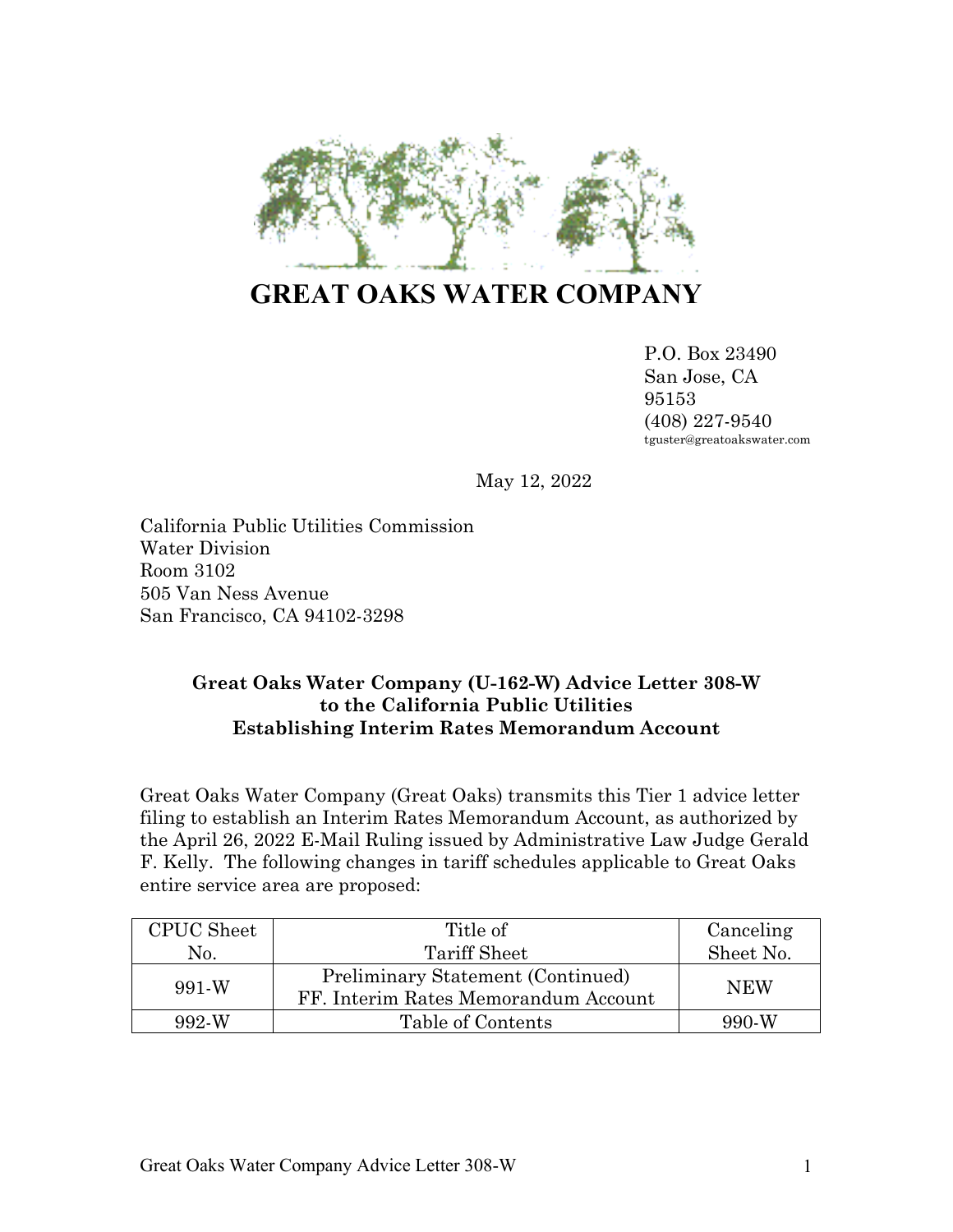## Summary of Advice Letter 308-W

On July 1, 2021, Great Oaks filed its General Rate Case Application (A.) 21- 07-001. Great Oaks and the Public Advocates Office (Cal Advocates) were able to reach settlement on some, but not all of the issues in A.21-07-001.

On January 7, 2022, Great Oaks filed a Motion for Authority to Implement Interim Rates by Tier 1 Advice Letter. Included within that Motion was a request for authority to establish an Interim Rates Memorandum Account should interim rates become necessary.

Great Oaks and Cal Advocates submitted briefs on the issues that were not settled, with the last such briefs being filed on March 7, 2022. Great Oaks and Cal Advocates also filed, on March 30, 2022, the Joint Motion of Great Oaks Water Company and the Public Advocates Office for Adoption of Partial Settlement Agreement.

On April 26, 2022, Administrative Law Judge Gerald F. Kelly issued an E-Mail Ruling Granting Motion for Authority to Implement Interim Rates by Tier 1 Advice Letter. Included in the E–Mail Ruling was a grant of authority for Great Oaks to "implement an appropriate memorandum account to track the differences between revenues collected under interim rates and the revenue that would have been collected if final rates had been implemented and effective July 1, 2022."[1](#page-1-0)

On May 12, 2022, Great Oaks filed Advice Letter 307-W to establish interim rates that include the new, higher groundwater charges (pump taxes) levied by the Santa Clara Valley Water District on all water produced (pumped) by Great Oaks. Cal Advocates reviewed Advice Letter 307-W before it was filed and indicated that it had no questions or concerns about Advice Letter 307- W.

# No Effect on Water Service

This Advice Letter filing will not cause the withdrawal of service, nor conflict with other schedules or rules.

# Effective Date – July 1, 2022

Great Oaks requests that the Tariff Sheets presented with this Advice Letter have an effective date of July 1, 2022.

<span id="page-1-0"></span><sup>1</sup>https://docs.cpuc.ca.gov/PublishedDocs/Efile/G000/M471/K485/471485035.PDF.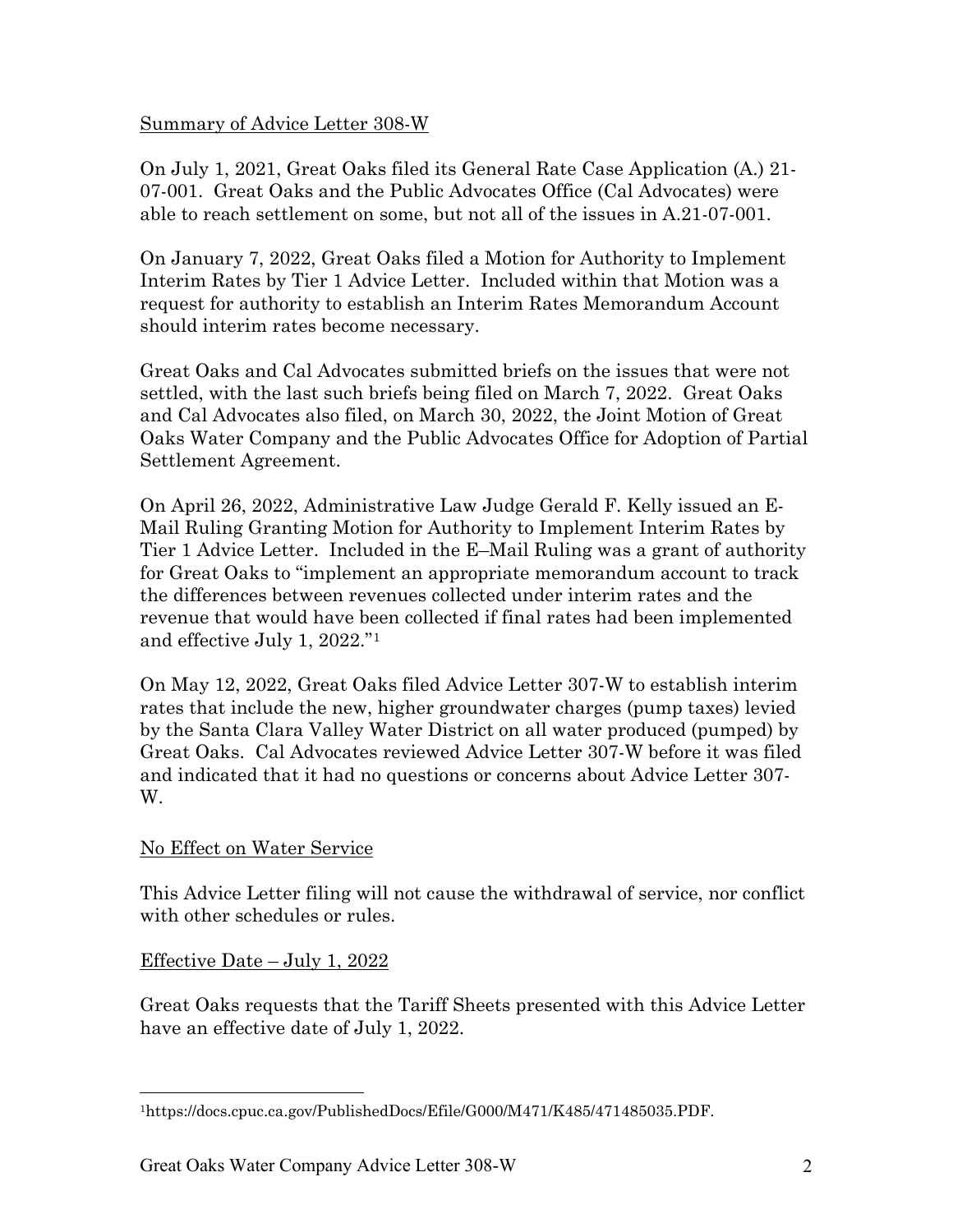## Tier Designation

This is a Tier 1 Advice Letter pursuant to General Order 96-B and Water Industry Rule 7.3.1(3).

## Notice and Service

As this Advice Letter is pursuant to a ruling and has no effect on rates, no additional notice to customers is required. The Advice Letter is being published on Great Oaks' website and is being served upon the Distribution List provided below.

## Protests and Responses

Anyone may protest and respond to this Advice Letter. A Response supports the filing and may contain information that proves useful to the Commission in evaluating the Advice Letter. A Protest objects to the Advice Letter in whole or in part and must set forth specific grounds on which it is based. These grounds may be based upon the following:

(1) The utility did not properly serve or give notice of the Advice Letter; or

(2) The relief requested in the Advice Letter would violate a statute or Commission order, or is not authorized by statute or Commission order on which the utility relies; or

(3) The analysis, calculations, or data in the Advice Letter contain material error or omissions; or

(4) The relief requested in the Advice Letter is pending before the Commission in a formal proceeding; or

(5) The relief requested in the Advice Letter requires consideration in a formal hearing, or is otherwise inappropriate for the Advice Letter process; or

(6) The relief requested in the Advice Letter is unjust, unreasonable, or discriminatory (provided that such a Protest may not be made where it would require re-litigating a prior order of the Commission).

Any Protest or Response must be made in writing or by electronic mail and must be received by the Water Division of the Commission within 20 days of the date this Advice Letter is filed. The Advice Letter process does not provide for any Protests, Responses or other comments, except for a reply by Great Oaks, after the 20-day comment period expires. The address for mailing or delivering a Protest or Response is:

> Tariff Unit, Water Division, 3rd floor California Public Utilities Commission, 505 Van Ness Avenue, San Francisco, CA 94102 water\_division@cpuc.ca.gov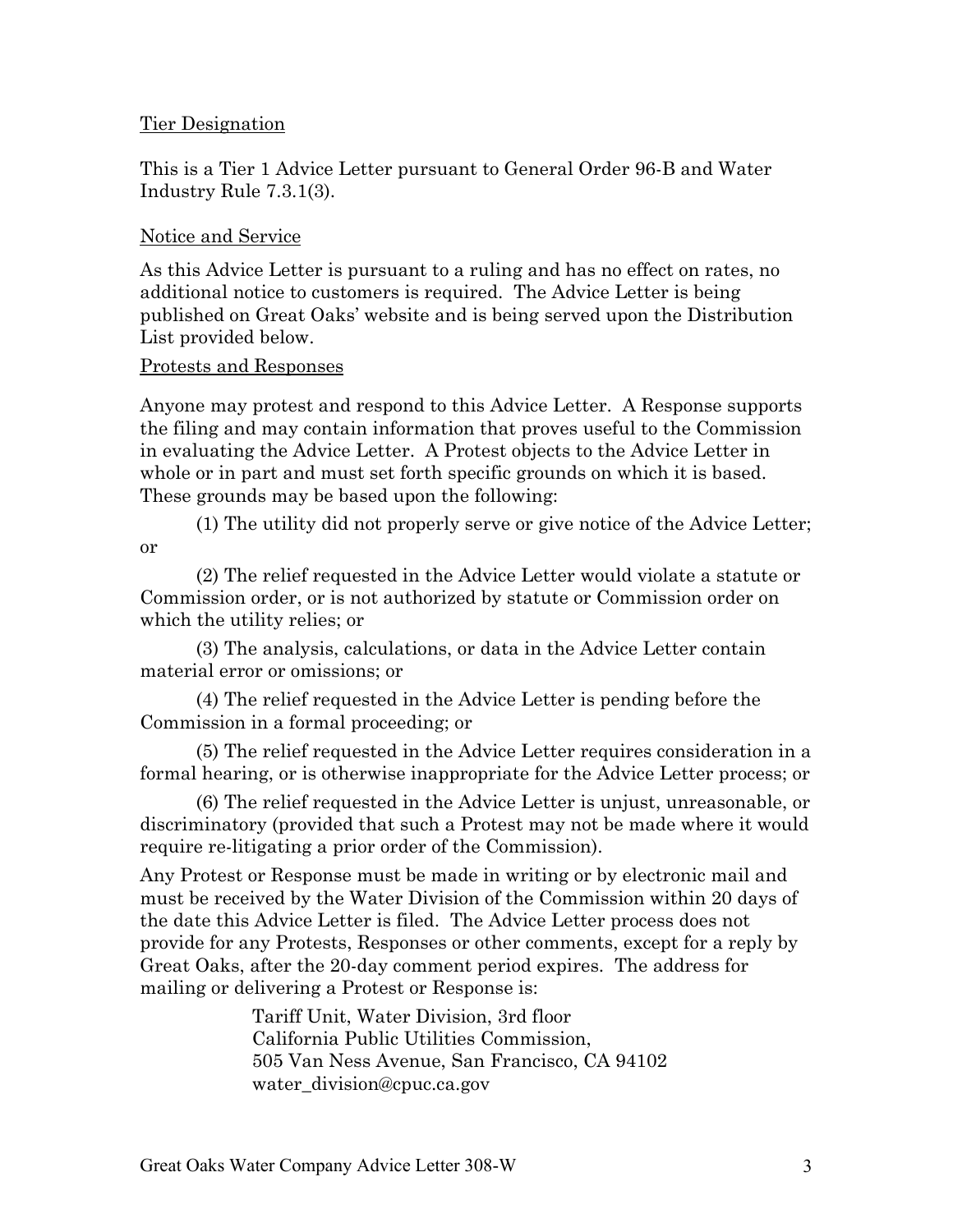On the same date any Protest or Response is submitted to the Water Division, the protesting or responding person, entity or party must serve a copy of the Protest or Response on Great Oaks addressed to Timothy S. Guster, Great Oaks Water Co., PO Box 23490, San Jose, CA 95153, 408-227- 9540, 408 227-7126 (fax), email: tguster@greatoakswater.com.

Great Oaks Water Company

/s/

Timothy S. Guster General Counsel Legal and Regulatory Affairs

# VERIFICATION

I am an officer of the Great Oaks Water Company and am authorized to make this verification on its behalf. The statements in the foregoing document, Great Oaks Water Co.'s Advice Letter 308-W, are true of my own knowledge, except as to matters that are therein stated on information and belief, and as to those matters I believe them to be true.

I declare under penalty of perjury that the foregoing is true and correct.

Executed on May 12, 2022 at San Jose, California.

 $\frac{|s|}{\sqrt{2\pi}}$ Timothy S. Guster

Certificate of Service

I hereby certify that I have this day served a copy of Great Oaks Water Co.'s Advice Letter 308-W on the parties listed on the following Distribution List by mailing a properly addressed copy by first class mail with postage prepaid or by email to those marked with an (e).

Executed on May 12, 2022 at San Jose, California.

 $\sqrt{s}$ / Timothy S. Guster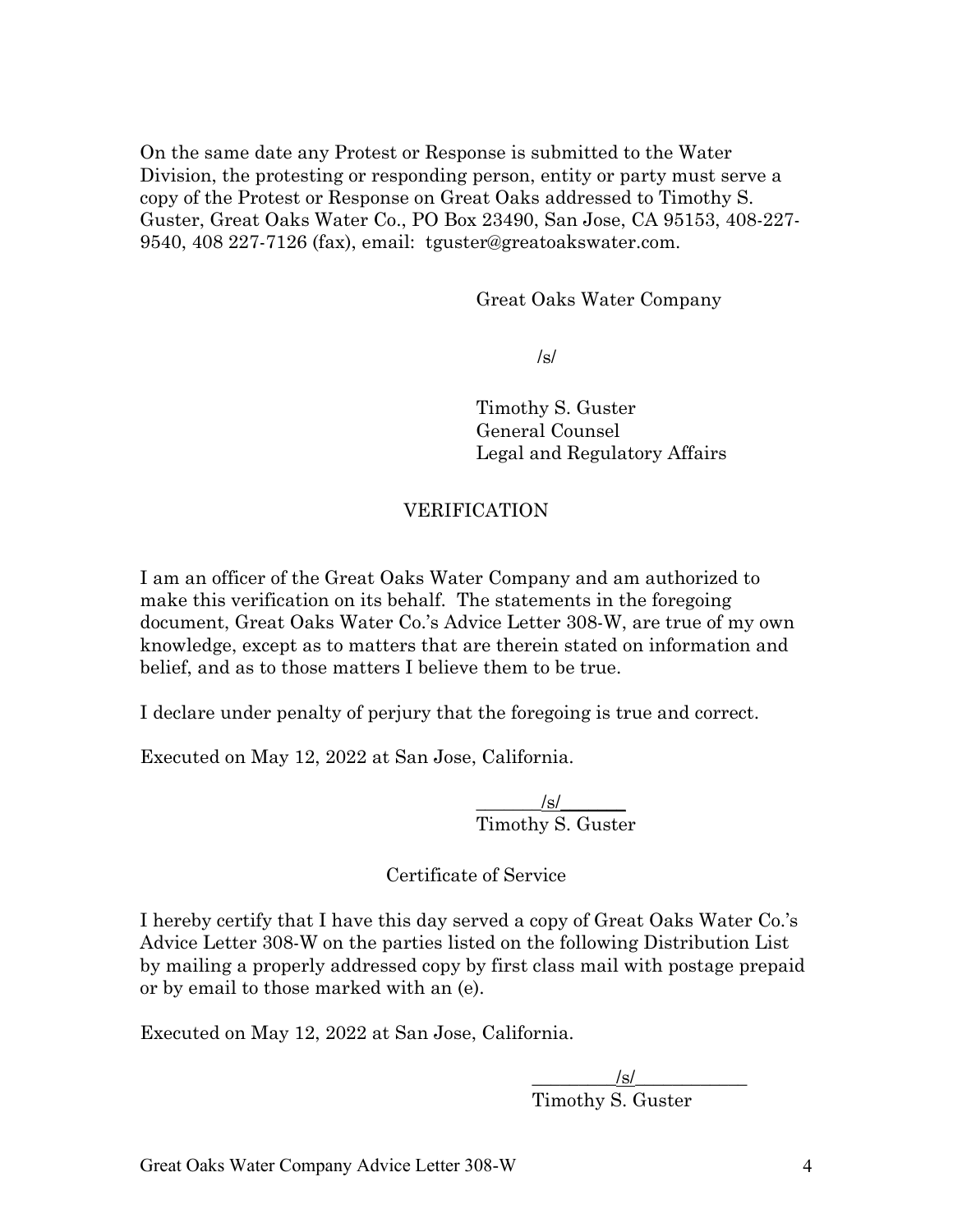Great Oaks Water Co. Distribution List

Municipal Water System County Clerk City of San Jose County of Santa Clara 3025 Tuers Road 70 W. Hedding Street San Jose, CA 95121 San Jose, CA 95110

Safe Drinking Water Office **Office** Office of Regulatory Affairs(e) 1416 9th Street, Room 804 1720 North First Street Sacramento, CA 95814 San Jose, CA 95112

Santa Clara Valley Water District 5750 Almaden Expressway San Jose, CA 95118

Richard Rauschmeier (e) Syreeta Gibbs (e) Public Advocates Office Public Advocates Office California Public Utilities Commission California Public Utilities 505 Van Ness Avenue Commission San Francisco, CA 94102 505 Van Ness Avenue

Legal Division Regulatory Affairs (e) California Public Utilities Commission San Jose Water Company 505 Van Ness Avenue 110 West Taylor Street San Francisco, CA 94102-3214 San Jose, CA 95156

Department of Water Resources California Water Service Company

San Francisco, CA 94102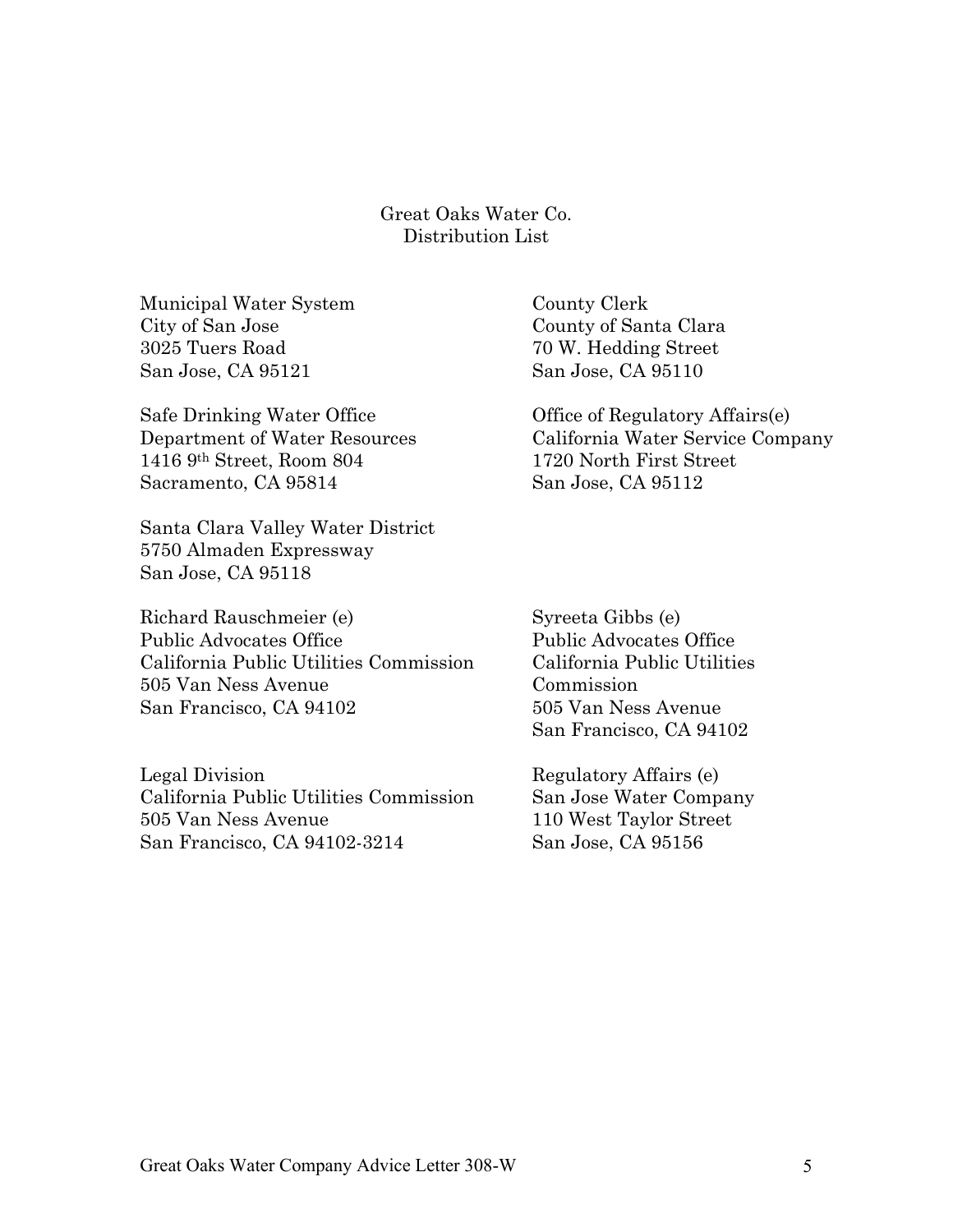## PRELIMINARY STATEMENT (Continued)

#### FF. 2021 GRC Interim Rates Memorandum Account.

1. Purpose. The 2021 GRC Interim Rates Memorandum Account (IRMA) will track the revenue differential between interim rates and the final rates, subject to refund, adopted in the Utility's 2021 General Rate Case (GRC), Application 21-07-001. The IRMA is established pursuant to Administrative Law Judge Gerald F. Kelly's April 26, 2022 E-Mail Ruling addressing the Utility's Motion for Authority to Implement Interim Rates by Tier 1 Advice Letter.

On July 1, 2022, the first day of the test year of the 2021 GRC, this tariff shall activate interim rates through the Utility's service area. The interim rates shall be the rates in effect on July 1, 2022.

2. Applicability. The IRMA does not have a rate component. The IRMA shall include:

The monthly revenue differential between interim rates and final rates adopted in A.21-07-001, beginning July 1, 2022 throughout the Utility's service area.

The Utility shall maintain the IRMA by making entries for each month during which interim rates are effective as follows:

- a. A debit/credit entry shall be made to the IRMA at the end of each month to Record the revenue differential discussed above.
- b. Interest shall accrue to the IRMA on a monthly basis by applying a rate equal to one-twelfth of the 3-month Commercial Paper Rate, as reported in the Federal Reserve Statistical Release, to the average of the beginning-of-month and the end-of-month balances.
- 3. Effective Date. The IRMA shall become effective on July 1, 2022.
- 4. Disposition. Dispositions of amounts recorded in the IRMA shall be determined through a subsequent Tier 2 advice letter filing by the Utility.

(N)

| (To be inserted by utility)       | <b>Issued by</b>         | (To be inserted by Cal. P.U.C.) |
|-----------------------------------|--------------------------|---------------------------------|
| <b>Advice Letter No.</b><br>308-W | <b>Timothy S. Guster</b> | Date Filed                      |
|                                   | <b>NAME</b>              |                                 |
| <b>Decision No.</b>               | General Counsel          | <b>Effective</b>                |
|                                   | TITLE                    |                                 |
|                                   |                          | <b>Resolution No.</b>           |

(N)